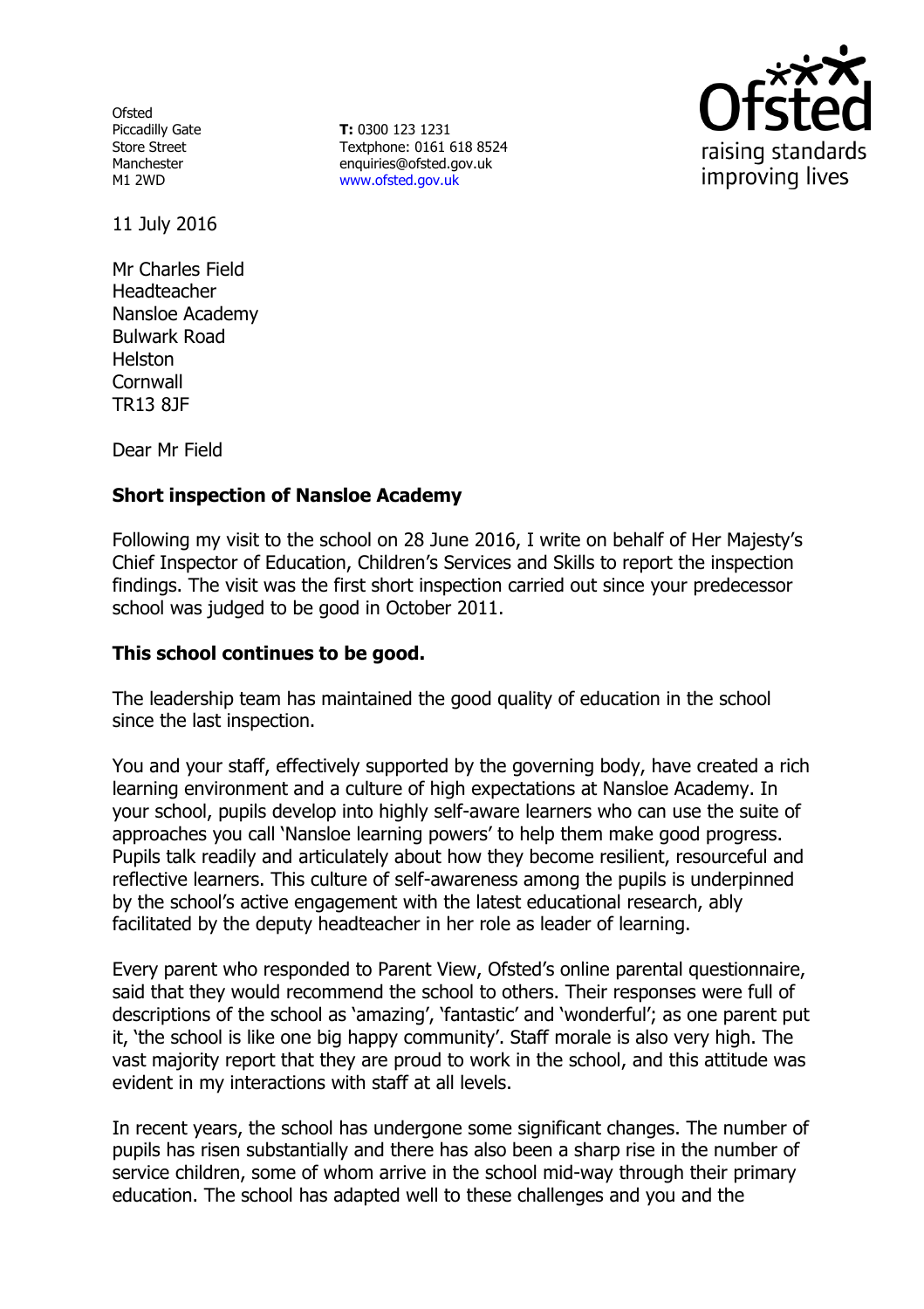

governors have secured funding for new buildings, such as the nursery, which have enhanced the capacity of the school and the quality of education provided by the school.

Notwithstanding all these positive features, there are still some key areas that the school needs to work on. For example, the proportion of disadvantaged pupils who make better than expected progress in their reading and writing is below the national average. In addition, the school's analysis of the information it collects on pupils' academic performance could be even sharper in order to identify any barriers to pupils making even quicker progress.

# **Safeguarding is effective.**

You, staff and governors have established a clear culture of safeguarding in the school. You act as the designated safeguarding lead and you are ably supported in this role by your assistant headteacher. Parents are clear that their children are well looked after and are safe at the school. Moreover, pupils say that they feel safe and they know whom to turn to if they have any concerns.

The leadership team ensures that all safeguarding arrangements are fit for purpose and records are detailed and of a high quality. The single central record of checks on the backgrounds of staff and their suitability to work with children is well maintained and meets the relevant requirements. Similarly, the work you have done with individual child protection cases is well evidenced and recorded.

### **Inspection findings**

The proportion of children in the early years who achieve a good level of development is continuing to rise, as it has done for a number of years. The school's assessments of children's skills on entry to the early years show that many are working at levels below that expected for children of their age. Nonetheless, the proportion that achieve a good level of development at the end of Reception Year is now almost at the national average, showing that progress overall is good.

Reading is central to the life of the school; everywhere one turns there are displays emphasising that regular reading is the passport to success in later life. A key role in this culture of reading is played by the 'story garden', a large space at the physical centre of the school which highly effectively inspires children to engage with their reading. Year 5 pupils, for example, talked excitedly about the books they were reading and the play scripts they had acted out in the story garden. Pupils are also successfully encouraged to read regularly at home by a system of rewards that motivates them to persist with reading, whatever their level of ability.

The proportion of pupils who passed the Year 1 phonics screening check this year has risen. Moreover, some of those who did not successfully pass the phonics screening test have nevertheless made significant progress from very low starting points. This is all built on the bedrock of the phonics work done in the early years and which is successfully continued in Year 1. The school's approach to phonics is ably led by the teacher of Reception Year who is a specialist in this area.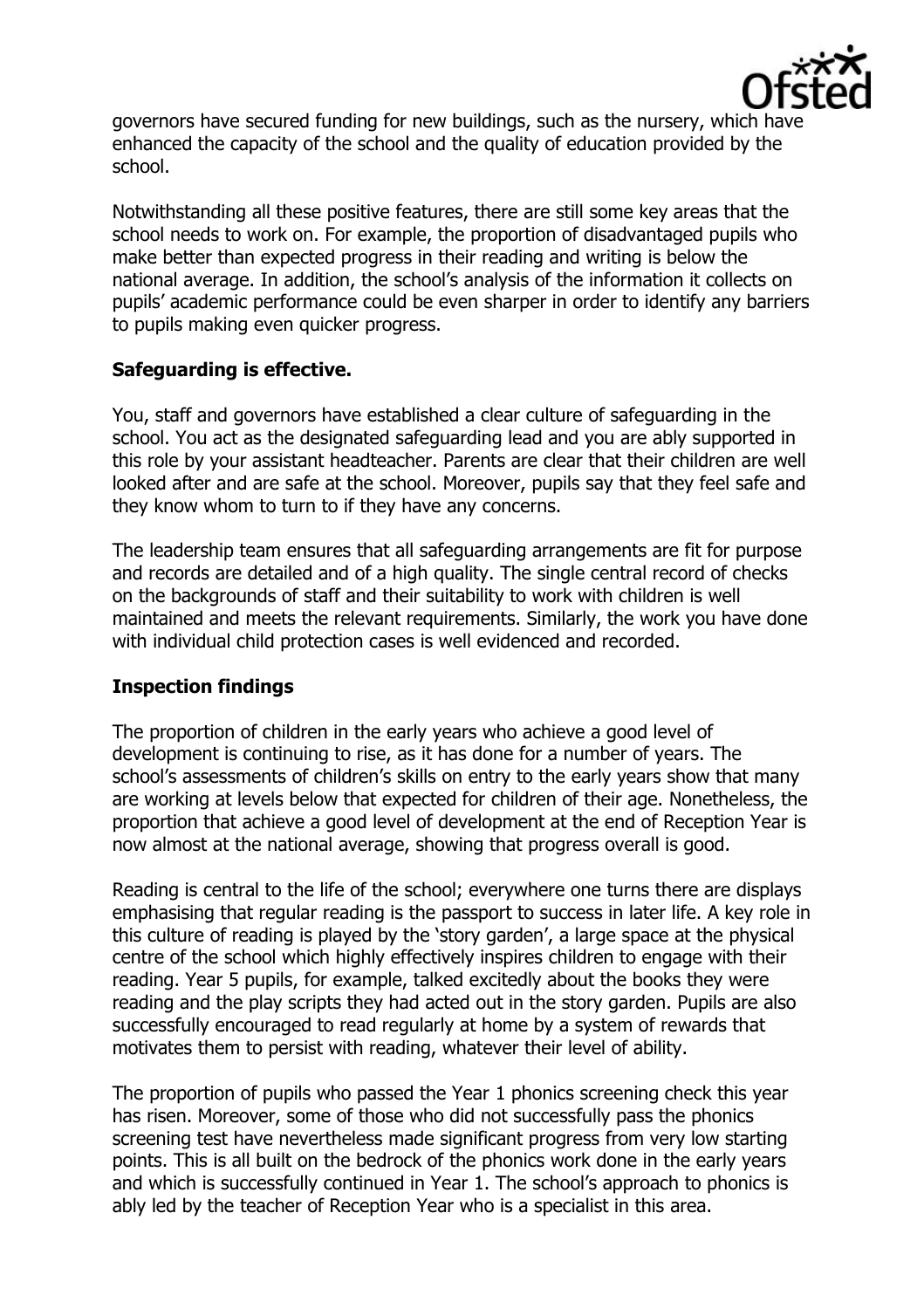

Attainment in key stage 1 is improving compared with that of recent years, when it had been below the national average. This improvement is shown by the school's own assessment records and current pupils' work in literacy and mathematics. Pupils are making good progress in aspects such as letter formation, breadth of vocabulary and problem solving, for example.

Similarly, pupils also make good progress in key stage 2. The proportion of pupils who make expected progress in reading, writing and mathematics is higher than the national average. Disadvantaged pupils make particularly good progress in reading and mathematics; in 2015, all such pupils in Year 6 made expected progress in these subjects. However, a lower proportion of pupils than found nationally exceeded the expected rates of progress in reading and writing. In particular, the proportion of disadvantaged pupils who make more than expected progress in reading is well below the national average for other pupils.

The good progress made by pupils in key stage 2 is evident in their books. Examination of Year 6 pupils' work in literacy and mathematics shows that pupils take great pride in their work. School leaders put a great deal of emphasis on highquality presentation in children's books and their success here is evident. This has a clear educational rationale: by laying out their work well in mathematics, for example, pupils are able to undertake more complex problems successfully and they make quicker progress as a result.

The most able pupils are now making good progress during their time in the school. The school caters effectively for their needs by providing work at an appropriately challenging level. Their work in English is characterised by complex sentence structures, wide vocabulary and imaginative responses to creative writing tasks. In mathematics, work for the most able is focused on problem solving which allows these pupils to demonstrate mastery of the concepts concerned.

The provision for pupils who have special educational needs and/or disabilities is well led and the special educational needs coordinator has a good understanding of what should be done to support each individual.

The school collects a lot of information on pupils and their academic performance across all years. The use of this information, however, could be sharper in order to identify trends in academic performance, especially with regard to key groups such as disadvantaged pupils and those who have special educational needs and/or disabilities.

### **Next steps for the school**

Leaders and those responsible for governance should ensure that:

 $\blacksquare$  teaching, learning and assessment improve further so that more pupils, especially the disadvantaged and those who have special educational needs and/or disabilities, attain at the very highest levels